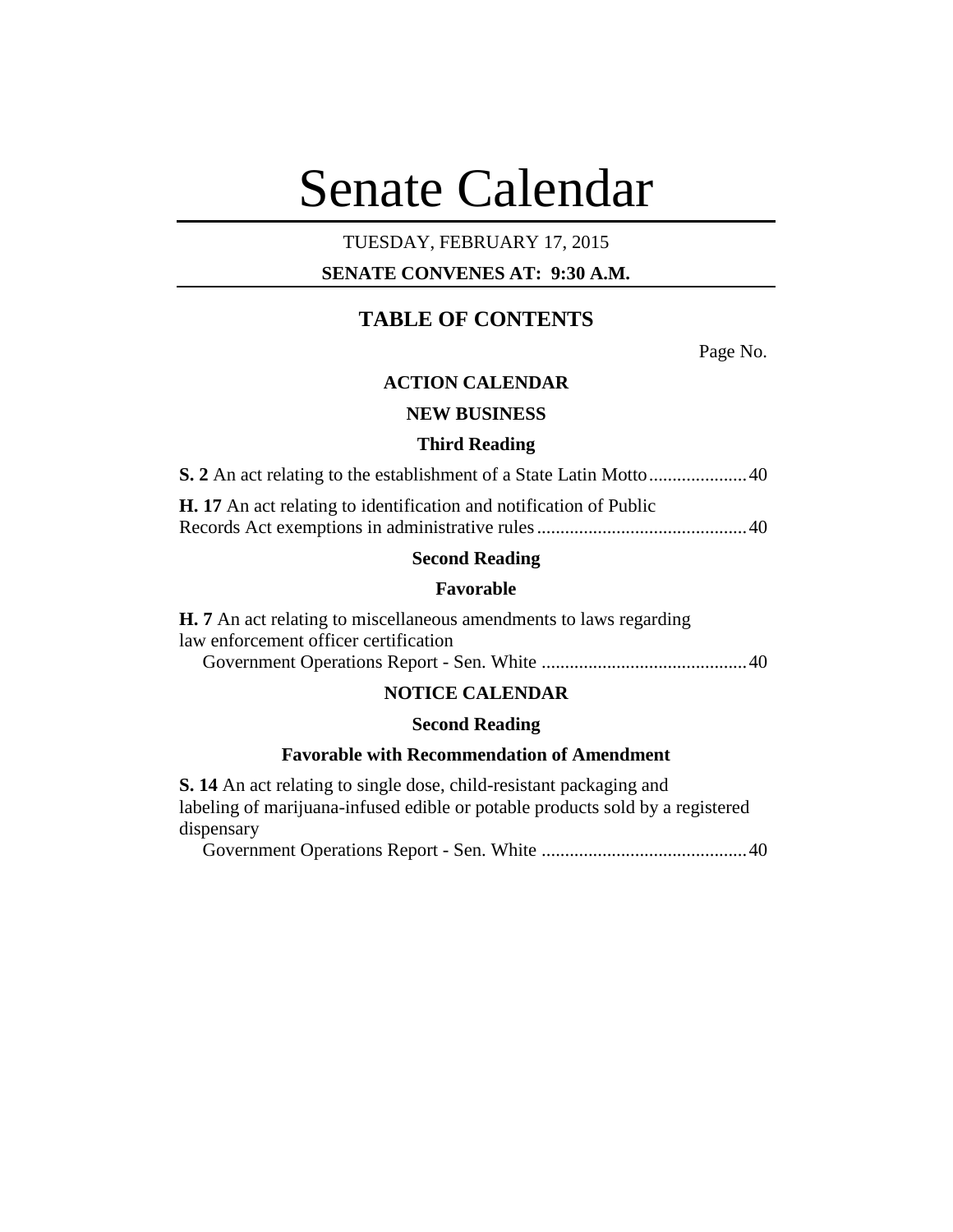#### **ORDERS OF THE DAY**

#### **ACTION CALENDAR**

#### **NEW BUSINESS**

#### **Third Reading**

# **S. 2.**

An act relating to the establishment of a State Latin Motto.

#### **H. 17.**

An act relating to identification and notification of Public Records Act exemptions in administrative rules.

#### **Second Reading**

#### **Favorable**

## **H. 7.**

An act relating to miscellaneous amendments to laws regarding law enforcement officer certification.

# **Reported favorably by Senator White for the Committee on Government Operations.**

(Committee vote: 5-0-0)

(No House amendments)

#### **NOTICE CALENDAR**

#### **Second Reading**

#### **Favorable with Recommendation of Amendment**

#### **S. 14.**

An act relating to single dose, child-resistant packaging and labeling of marijuana-infused edible or potable products sold by a registered dispensary.

# **Reported favorably with recommendation of amendment by Senator White for the Committee on Government Operations.**

The Committee recommends that the bill be amended by striking out all after the enacting clause and inserting in lieu thereof the following:

Sec. 1. 18 V.S.A. § 4472 is amended to read:

§ 4472. DEFINITIONS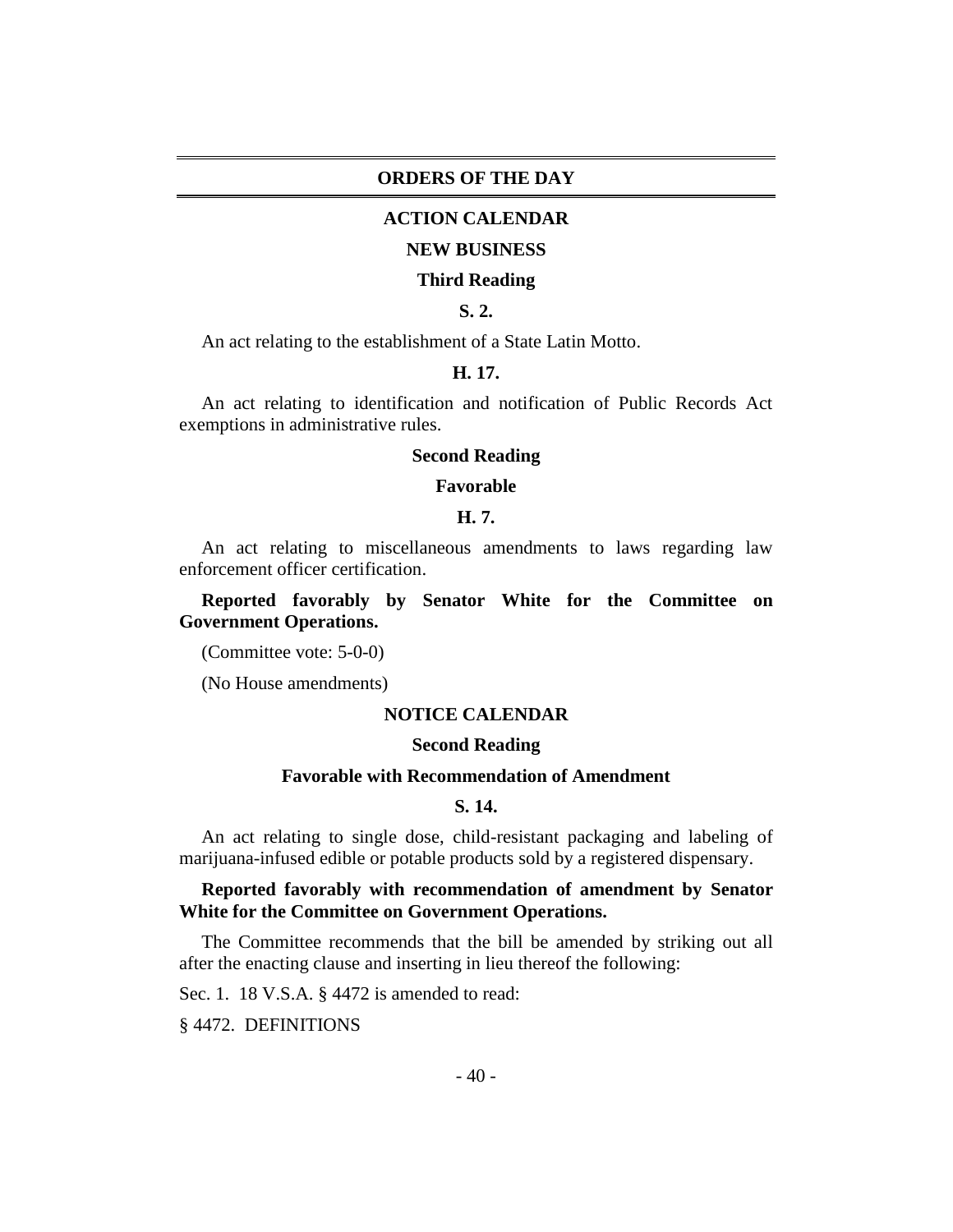(6)(A) Health care professional means an individual licensed to practice medicine under 26 V.S.A. chapter 23 or 33, an individual licensed as a naturopathic physician under 26 V.S.A. chapter 81 who has a special license endorsement authorizing the individual to prescribe, dispense, and administer prescription medicines to the extent that a diagnosis provided by a naturopath under this chapter is within the scope of his or her practice, an individual certified as a physician assistant under 26 V.S.A. chapter 31, or an individual licensed as an advanced practice registered nurse under 26 V.S.A. chapter 28.

(B) Except for naturopaths, this This definition includes individuals who are professionally licensed under substantially equivalent provisions in New Hampshire, Massachusetts, or New York.

\* \* \*

(11) "Registered caregiver" means a person who is at least 21 years  $\Theta$ ld who has never been convicted of a drug-related crime of age, has met eligibility requirements as determined by the Department in accordance with this chapter, and who has agreed to undertake responsibility for managing the well-being of a registered patient with respect to the use of marijuana for symptom relief.

Sec. 2. 18 V.S.A. § 4473 is amended to read:

## § 4473. REGISTERED PATIENTS; QUALIFICATION STANDARDS AND PROCEDURES

\* \* \*

(b) The Department of Public Safety shall review applications to become a registered patient using the following procedures:

\* \* \*

(5)(A) A Review Board is established. The Medical Practice Board shall appoint three physicians licensed in Vermont to constitute the Review Board. If an application under subdivision (1) of this subsection is denied, within seven days the patient may appeal the denial to the Board. Review shall be limited to information submitted by the patient under subdivision (1) of this subsection, and consultation with the patient's treating health care professional. All records relating to the appeal shall be kept confidential. An appeal shall be decided by majority vote of the members of the Board The Review Board shall comprise three members:

(i) a physician appointed by the Medical Practice Board;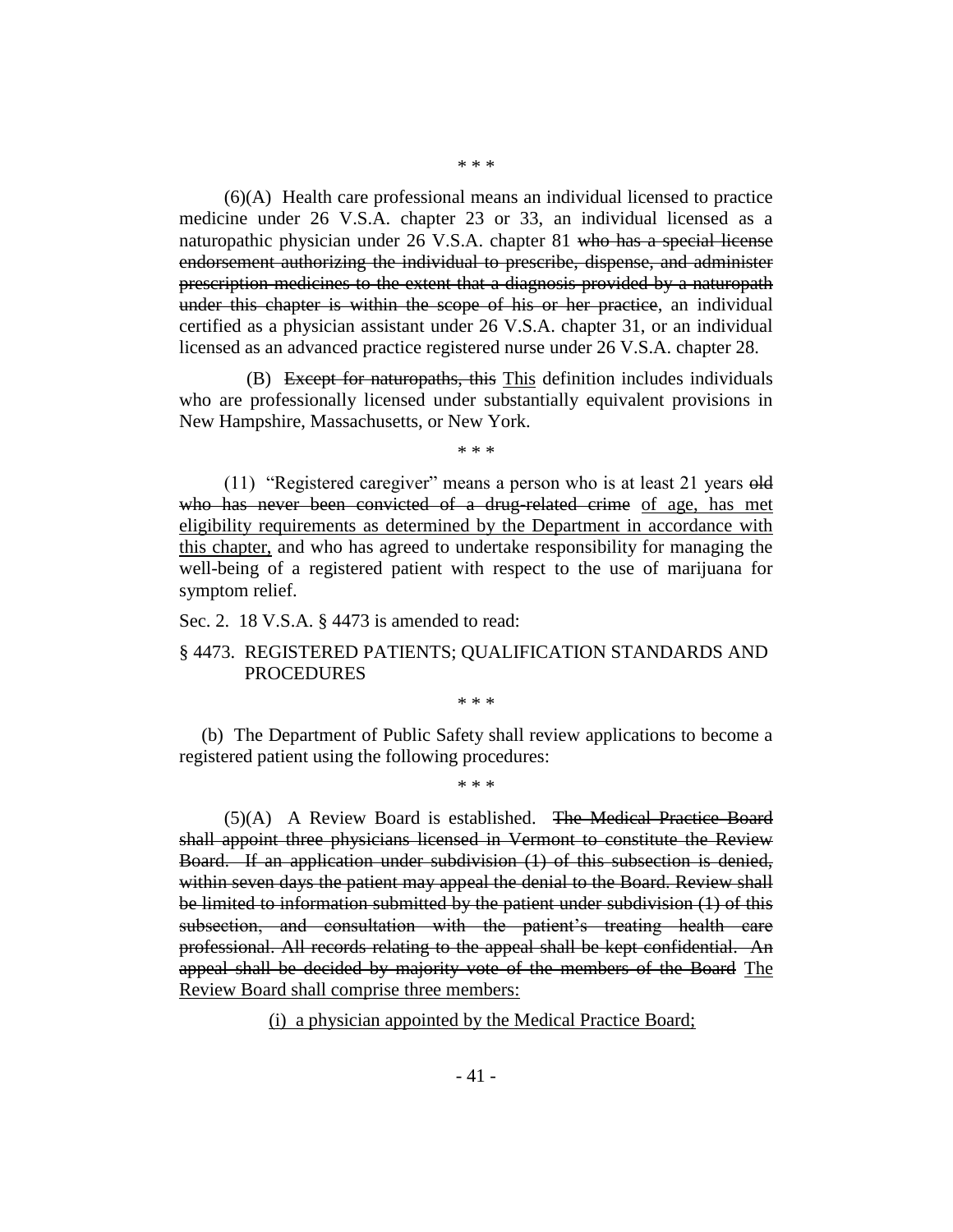(ii) a naturopathic physician appointed by the Office of Professional Regulation; and

(iii) an advanced practice registered nurse appointed by the Office of Professional Regulation.

(B) The Board shall meet periodically to review studies, data, and any other information relevant to the use of marijuana for symptom relief. The Board may make recommendations to the General Assembly for adjustments and changes to this chapter.

(C) Members of the Board shall serve for three-year terms, beginning February 1 of the year in which the appointment is made, except that the first members appointed shall serve as follows: one for a term of two years, one for a term of three years, and one for a term of four years. Members shall be entitled to per diem compensation authorized under 32 V.S.A. § 1010. Vacancies shall be filled in the same manner as the original appointment for the unexpired portion of the term vacated.

(D) If an application under subdivision (1) of this subsection (b) is denied, within seven days the patient may appeal the denial to the Board. Review shall be limited to information submitted by the patient under subdivision (1) of this subsection, and consultation with the patient's treating health care professional. All records relating to the appeal shall be kept confidential. An appeal shall be decided by majority vote of the members of the Board.

Sec. 3. 18 V.S.A. § 4474a subsection (b) is amended to read:

(b) A registration card shall expire one year after the date of issue, with the option of renewal, provided the patient submits a new application which is approved by the department of public safety Department of Public Safety, pursuant to section 4473 or 4474 of this title, and pays the fee required under subsection (a) of this section.

Sec. 4. 18 V.S.A. § 4474e is amended to read:

§ 4474e. DISPENSARIES; CONDITIONS OF OPERATION

(a) A dispensary registered under this section may:

(1) Acquire, possess, cultivate, manufacture, transfer, transport, supply, sell, and dispense marijuana, marijuana-infused products, and marijuana-related supplies and educational materials for or to a registered patient who has designated it as his or her dispensary and to his or her registered caregiver for the registered patient's use for symptom relief.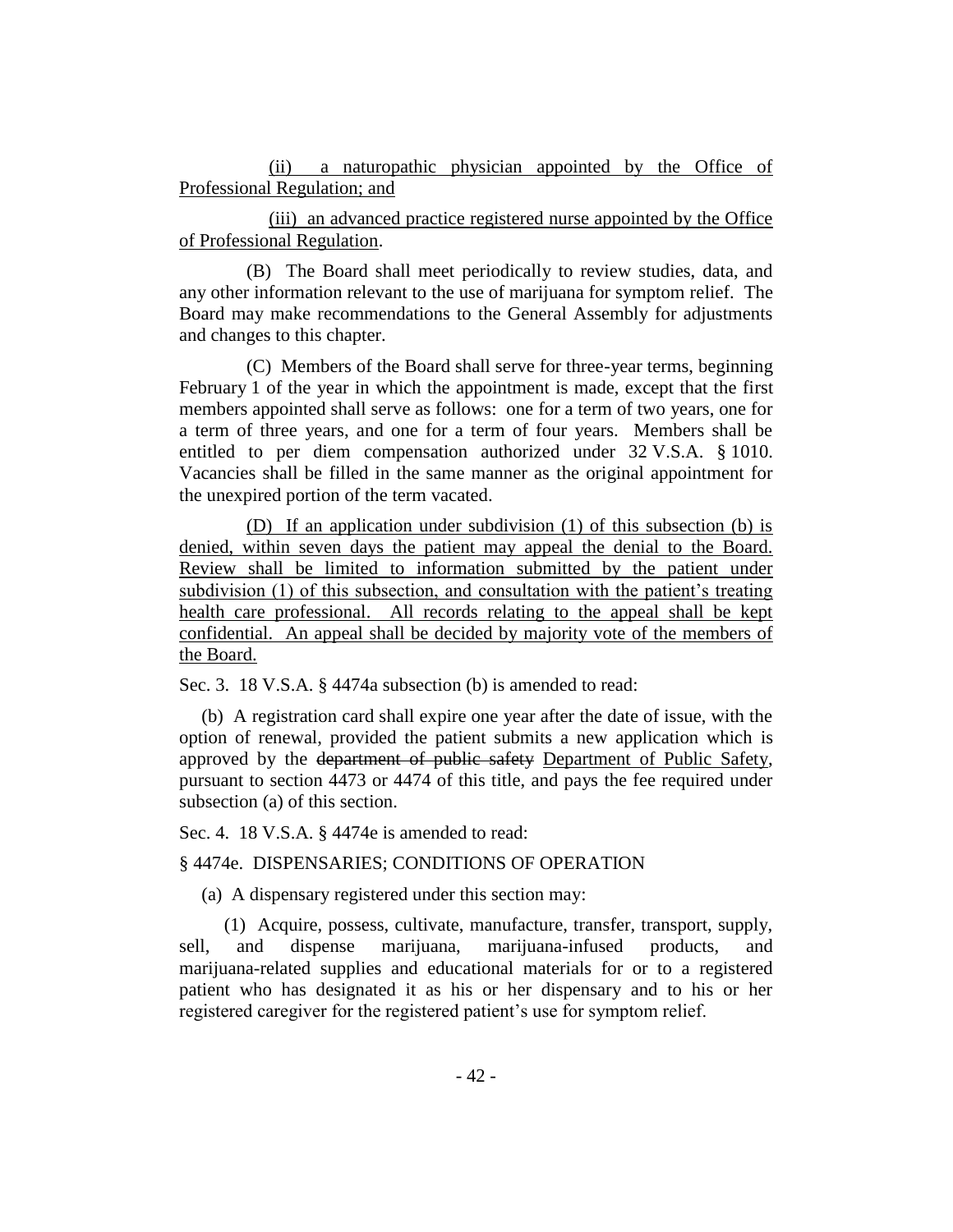(A) Marijuana-infused products shall include tinctures, oils, solvents, and edible or potable goods. Only the portion of any marijuana-infused product that is attributable to marijuana shall count toward the possession limits of the dispensary and the patient. The Department of Public Safety shall establish by rule the appropriate method to establish the weight of marijuana that is attributable to marijuana-infused products. A dispensary shall dispense marijuana-infused products in child-resistant packaging as defined in 7 V.S.A. § 1012.

(2)(A) Acquire marijuana seeds or parts of the marijuana plant capable of regeneration from or dispense them to registered patients or their caregivers or acquire them from another registered Vermont dispensary, provided that records are kept concerning the amount and the recipient.

(B) Acquire, purchase, or borrow marijuana, marijuana-infused products, or services from another registered Vermont dispensary or give, sell, or lend marijuana, marijuana-infused products, or services to another registered Vermont dispensary, provided that records are kept concerning the product, the amount, and the recipient. Each Vermont dispensary is required to adhere to all possession limits pertaining to cultivation as determined by the number of patients designating that dispensary and may not transfer eligibility to another dispensary.

\* \* \*

(h) A dispensary shall include a label on the packaging of all marijuana that is dispensed. The label shall:

(1) identify Identify the particular strain of marijuana contained therein. Cannabis strains shall be either pure breeds or hybrid varieties of cannabis and shall reflect properties of the plant. The label also shall

(2) Identify the amount of tetrahydrocannabinol in each single dose marijuana-infused edible or potable product.

(3) contain Contain a statement to the effect that the State of Vermont does not attest to the medicinal value of cannabis.

\* \* \*

Sec. 5. 18 V.S.A. § 4474g is amended to read:

## § 4474g. DISPENSARY REGISTRY IDENTIFICATION CARD; CRIMINAL BACKGROUND CHECK

(a) Except as provided in subsection (b) of this section, the Department of Public Safety shall issue each principal officer, Board member, and employee of a dispensary a registry identification card or renewal card within 30 days of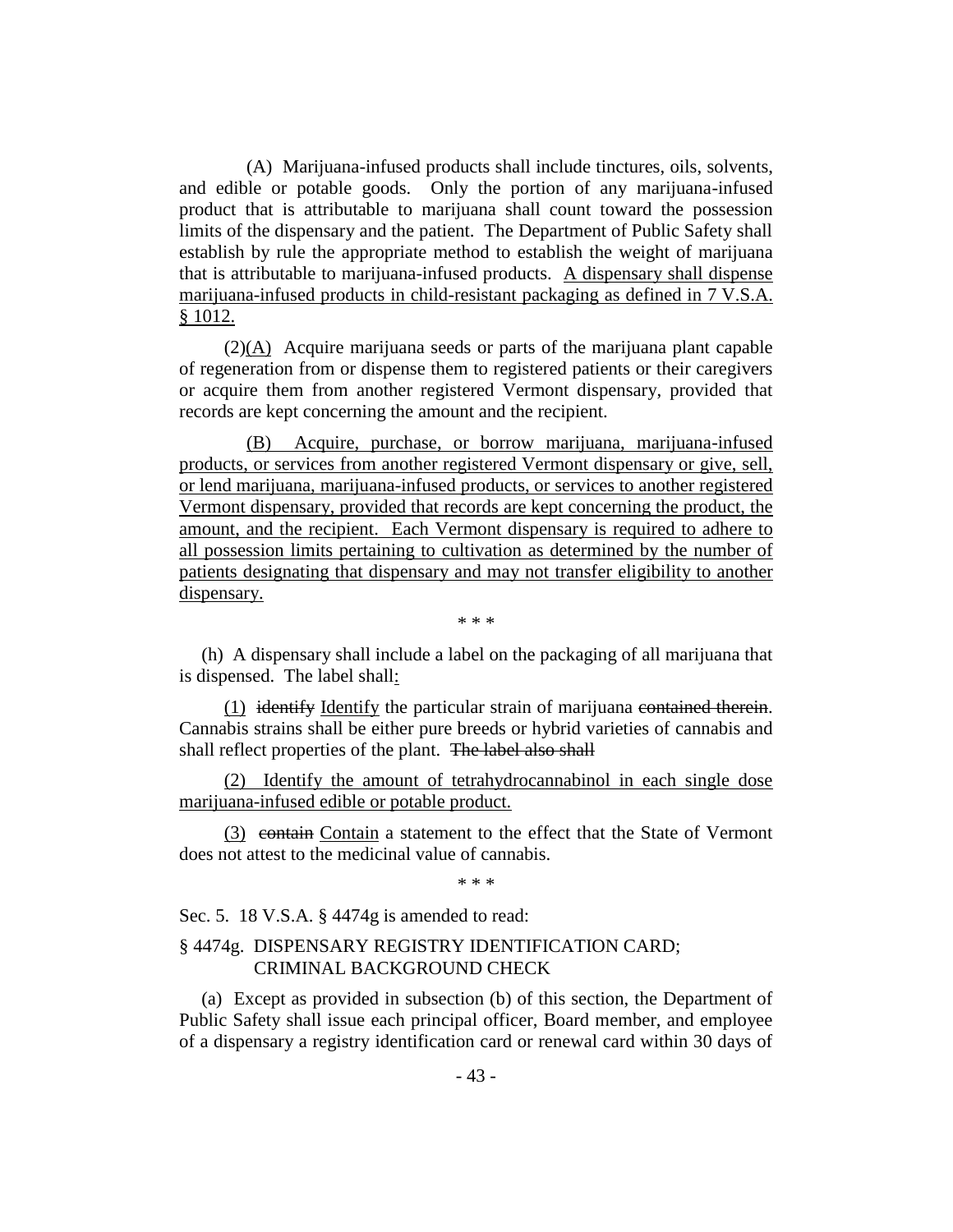receipt of the person's name, address, and date of birth and a fee of \$50.00. The fee shall be paid by the dispensary and the cost shall not be passed on to a principal officer, Board member, or employee. A person shall not serve as principal officer, Board member, or employee of a dispensary until that person has received a registry identification card issued under this section. Each card shall specify whether the cardholder is a principal officer, Board member, or employee of a dispensary and shall contain the following:

(1) the name, address, and date of birth of the person;

(2) the legal name of the dispensary with which the person is affiliated;

(3) a random identification number that is unique to the person.;

(4) the date of issuance and the expiration date of the registry identification card;

(5) a photograph of the person.

(b) Prior to acting on an application for a registry identification card, the Department of Public Safety shall obtain with respect to the applicant a Vermont criminal history record, an out-of-state criminal history record, and a criminal history record from the Federal Bureau of Investigation. Each applicant shall consent to the release of criminal history records to the Department on forms developed by the Vermont Crime Information Center. A fingerprint-supported, out-of-state criminal history record and a criminal history record from the Federal Bureau of Investigation shall be required only every three years for renewal of a card for a dispensary principal or Board member.

Sec. 6. 18 V.S.A. § 4474h is amended to read:

#### § 4474h. PATIENT DESIGNATION OF DISPENSARY

(a) A registered patient may obtain marijuana only from the patient's designated dispensary and may designate only one dispensary. If a registered patient designates a dispensary, the patient and his or her caregiver may not grow marijuana or obtain marijuana or marijuana-infused products for symptom relief from any source other than the designated dispensary. A registered patient who wishes to change his or her dispensary shall notify the department of public safety Department of Public Safety in writing on a form issued by the department Department and shall submit with the form a fee of \$25.00. The <del>department</del> Department shall issue a new identification card to the registered patient within 30 days of receiving the notification of change in dispensary. The registered patient's previous identification card shall expire at the time the new identification card takes effect. A registered patient shall submit his or her expired identification card to the department Department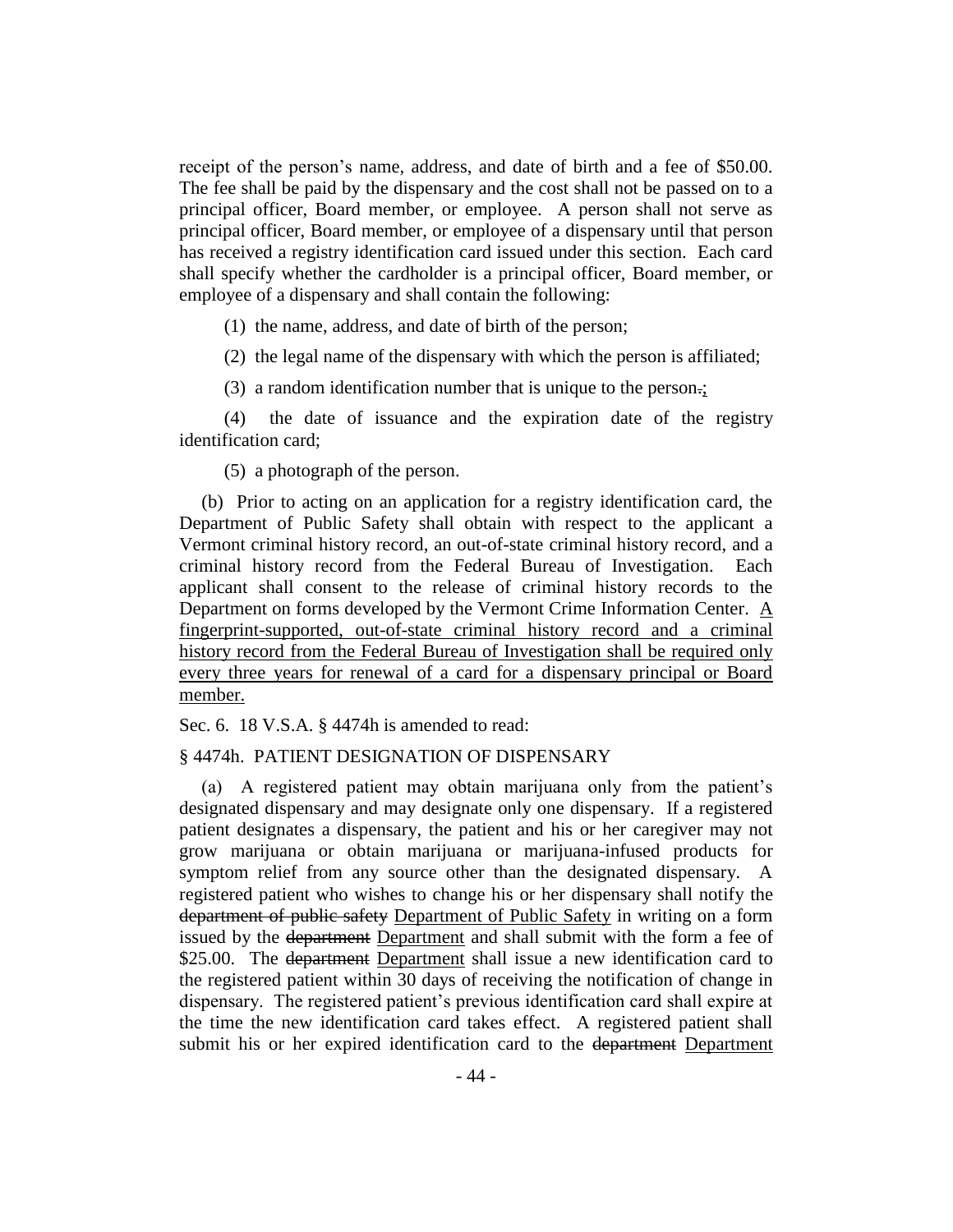within 30 days of expiration. A registered patient shall not change his or her designated dispensary more than once in any 90-day 30-day period.

(b) The department of public safety Department of Public Safety shall track the number of registered patients who have designated each dispensary. The department Department shall issue a monthly written statement to the dispensary identifying the number of registered patients who have designated that dispensary and the registry identification numbers of each patient and each patient's designated caregiver, if any.

(c) In addition to the monthly reports, the department of public safety Department of Public Safety shall provide written notice to a dispensary whenever any of the following events occurs:

(1) A a qualifying patient designates the dispensary to serve his or her needs under this subchapter.;

(2) An an existing registered patient revokes the designation of the dispensary because he or she has designated a different dispensary-; or

(3) A a registered patient who has designated the dispensary loses his or her status as a registered patient under this subchapter.

Sec. 7. EFFECTIVE DATE

This act shall take effect on July 1, 2015.

(Committee vote: 5-0-0)

#### **CONFIRMATIONS**

The following appointments will be considered by the Senate, as a group, under suspension of the Rules, as moved by the President *pro tempore,* for confirmation together and without debate, by consent thereby given by the Senate. However, upon request of any senator, any appointment may be singled out and acted upon separately by the Senate, with consideration given to the report of the Committee to which the appointment was referred, and with full debate; and further, all appointments for the positions of Secretaries of Agencies, Commissioners of Departments, Judges, Magistrates, and members of the Public Service Board shall be fully and separately acted upon.

Sue Minter of Waterbury – Secretary, Agency of Transportation – By Sen. Westman for the Committee on Transportation. (2/3/15)